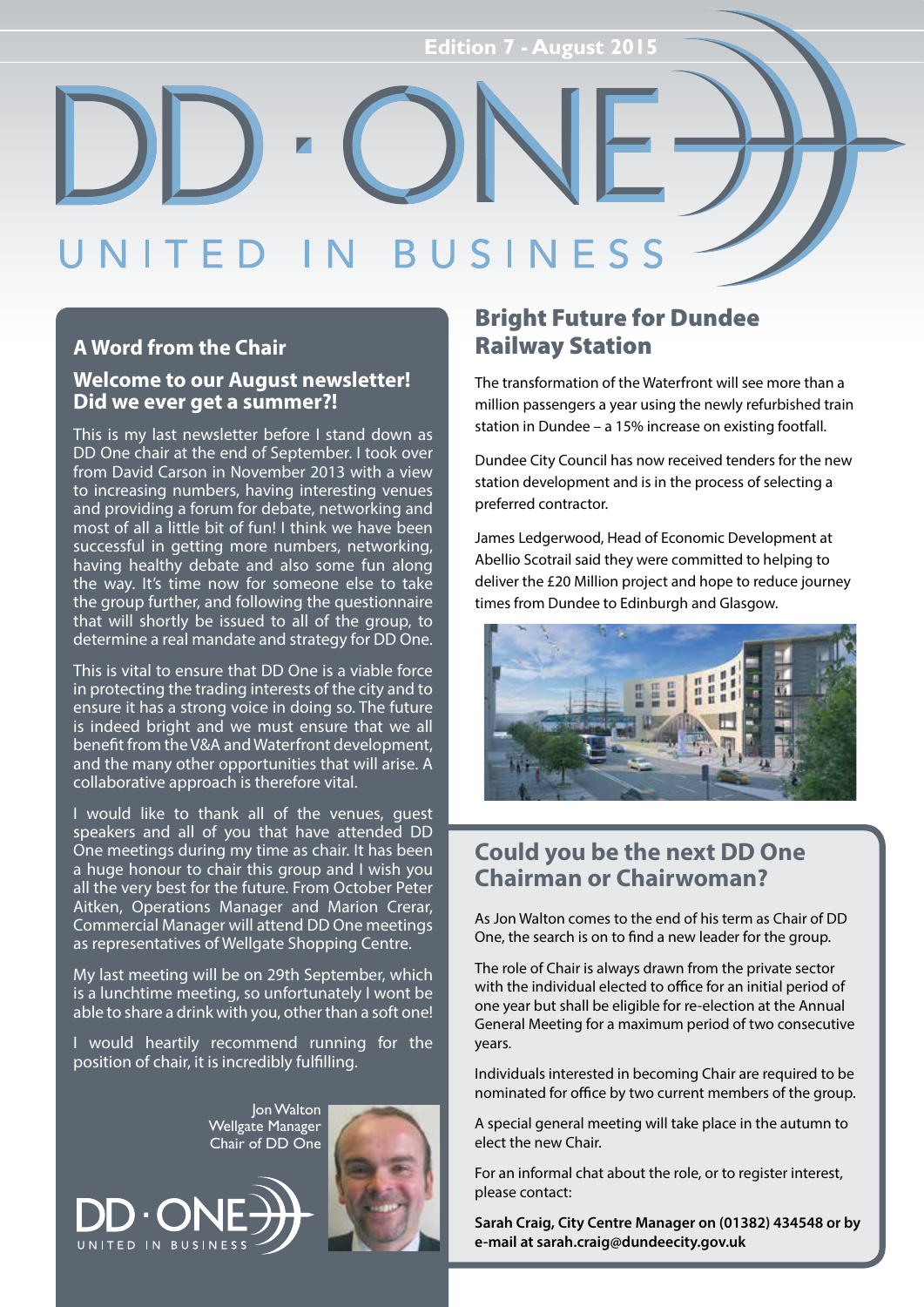# Get ready to Xplore Dundee!

National Express has unveiled their brand new look, designed in partnership with students from Dundee and Angus College.

The new name 'Xplore Dundee', branding and livery will be rolled out across the business from this autumn. Ten young people from the college's Computing and Creative Media courses were tasked with creating a new look for our local bus company - the winning design was the work of a team of four: Gillian Annandale, Lisa Cavell, Georgia Gray and Ryan McGinnis. As well as winning a cash prize and the chance to see their own designs on the side of every bus in Dundee, the students will also have a work experience placement with the National Express graphic design team in Birmingham.

Visitors at the recent National Express Open Day also got the chance to tell the company how they thought the city's buses should look. Three possible livery designs were displayed and voted upon; the winning design was Design A, which gained 82% of the vote; it has a green background with lighter green details and a series of colours will 'route brand' various vehicles to show clearly to customers which area the vehicles will mainly service.

Managing Director of National Express, Elsie Turbyne, said, "This is a very strong new look for our company and shows that the roots of our business and our people are here in the city of Dundee, with its valued transport and explorational heritage. Over the coming weeks this new brand will be gradually rolled out across the whole of the business, including the vehicles, staff uniforms, stationery and tickets.

"I hope that the people of Dundee will embrace the change in their city's buses and that they will continue to enjoy safe, efficient and great value transport throughout the area – **it's now time to 'Xplore Dundee**'."

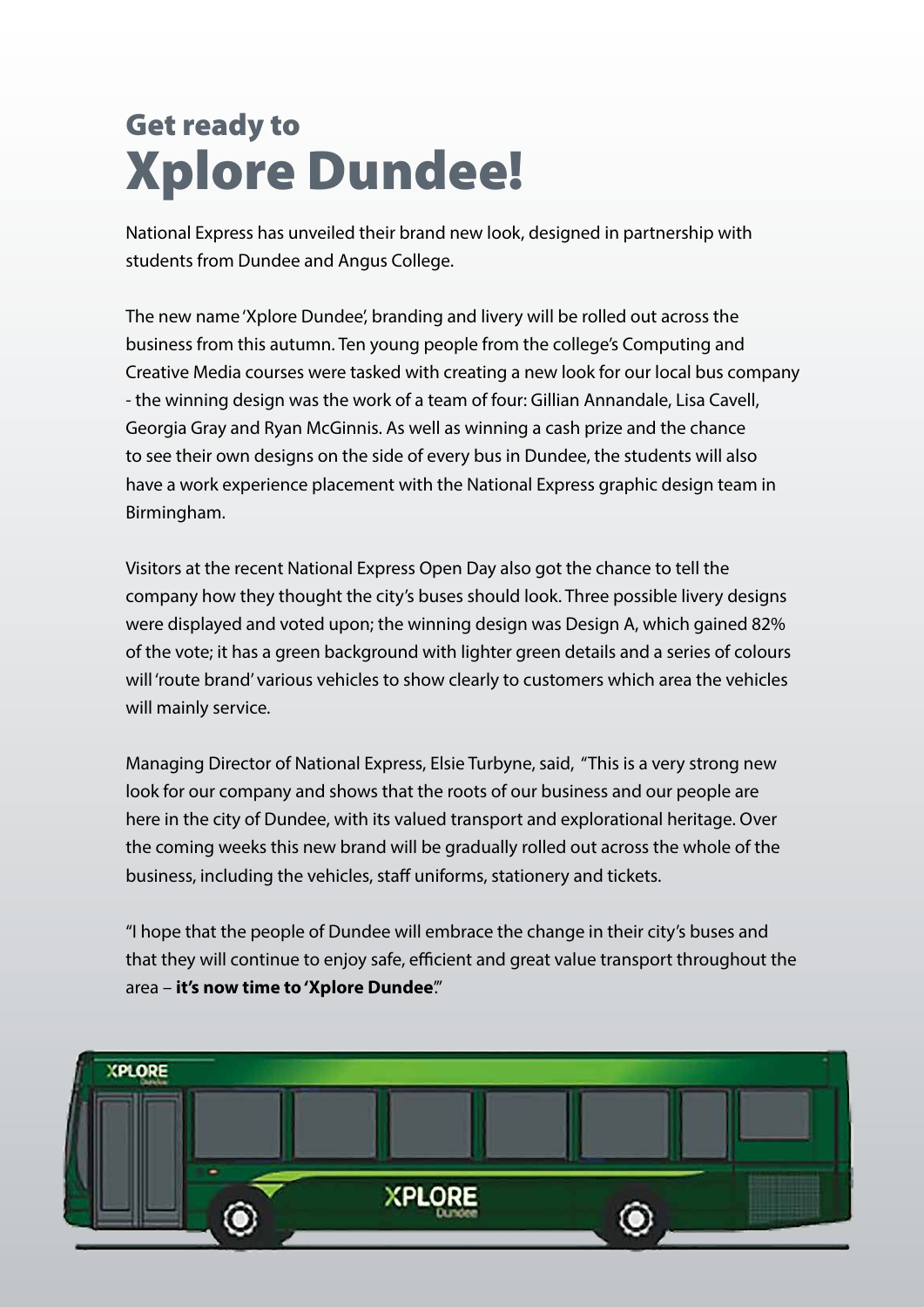# Dundee Independent Shopping Guide

Traders in the City Centre are collaborating in a unique way to promote the indie offering in Dundee.

Work is ongoing to encourage as many independent shops, restaurants and businesses as possible to contribute towards a printed independent shopping guide.

The venture is being led by DD One member Nicola Donnelly from Time Lifestyle Boutique in Reform Street. Nicola is keen to get more people involved in the project and is looking for assistance from those with specialist skills or resources in photography, page design, copy curation, editing, printing and distribution services. Nicola said, ''Last year, nine businesses in the City Centre successfully collaborated to market their activities as part of Small Business Saturday.

''Independent retailers are always keen to promote the indie offering in Dundee. In recent years new independent stores have opened and many have sustained over several years and decades. It's not always obvious to visitors where these independent stores are and often city residents are unaware of their existence. An independent shopping guide would help promote our individual offerings. Independent retailers are the businesses that most differentiate shopping in Dundee from other cities – each independent store is unique and each have a story to tell and a personality to share.

Anyone interested in being involved in the Indie Shopping Guide is invited to a gathering in the Nilpul Foundation tea rooms at 51 Reform Street at 6pm on Monday 17 August.

### **Business Tourism Big in Tayside**

Delegates at the Think Scotland Think Conference meeting were told that business tourism brought in £12 million to the local Tayside economy last year.

Karen Tocher from Dundee and Angus Convention Bureau said, ''It's a strong result but there is huge opportunity for future growth. We are engaging with local business leaders to encourage that future growth.''

#### **Linking the West End to the Waterfront**

Dundee's £3.5 Million Seabraes Bridge opened to the public in June. The long awaited structure connects the City's west end to the Waterfront.



# Caird Hall Arcade Set to Return

Empty office space at the back of Caird Hall is set to become four retail or restaurant units as part of the wider Waterfront development.

When the Caird Hall was first built both the ground and first floors were retail units – a condition made by the Sir James Caird who gifted the hall to the then Dundee Burgh Council. The old arcade closed in 1981 having gone into decline with the removal of the bus stance in Shore Terrace. It is hoped the development of the Waterfront will attract businesses to open up in the units.

Councillor Will Dawson, Convener for Economic Development, said, ''The area itself is ideal for restaurants and cafes. It is ideally situated looking out onto the new green space with a good view of the river and the soon to be built V&A.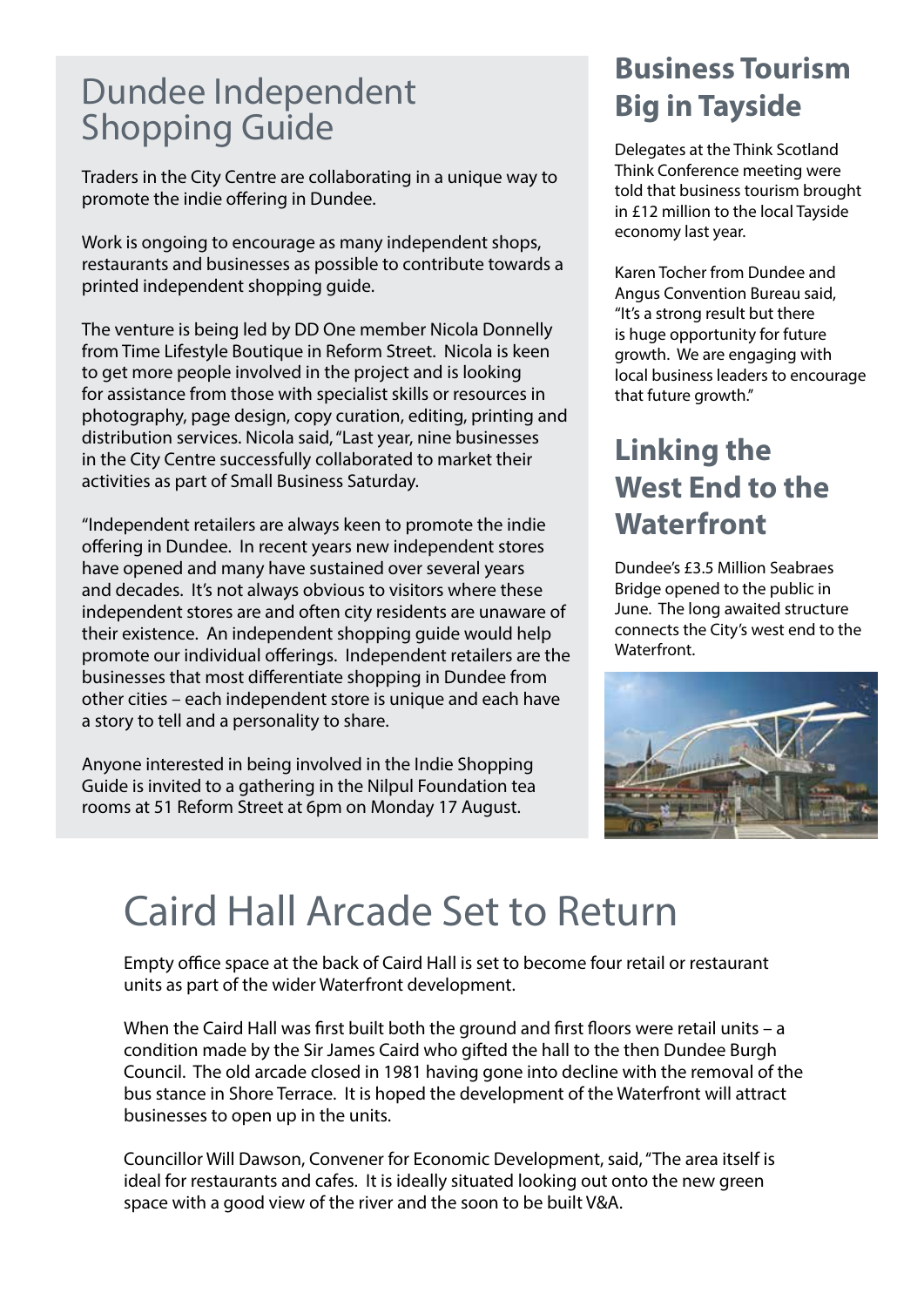## Castle Street Flat Plan

Garioch Development Company has applied to Dundee City Council for renewal of planning permission to convert the former Dexter's Bar in Castle Street into twelve flats.

As part of their proposals, the developers are keen to restore the original church windows in the B listed building that dates back to 1812.

# More Gummy Bins Installed

The successful trial of a bin dedicated to gathering chewing gum has seen ten additional bins installed in the City Centre.

The ten bins will be placed in different areas across the City Centre where discarded chewing gum has been a problem.

Dundee City Council is hoping the new bins, part of the Take Pride in Your City campaign, will encourage people to get rid of discarded chewing gum responsibly.



# Dundee: Electric Taxi Capital?

Dundee has been named as one of eight cities in the UK hoping to become the UK's electric taxi capital and win a share of £20 Million development funding.

£30,000 has already been secured to undertake a feasibility study into increasing the number of electric taxis in Dundee and introducing special charging points.

Earlier this year, Dundee taxi firm 203020 launched 30 electric vehicles in the city. Dundee City Council have over 60 electric vehicles in their fleet.



#### Busy Spring and Summer for Dundee Airport

Over 5,000 passengers have used Dundee Airport during March, April and May. Business was also boosted with the arrival of private jets carrying players, celebrities and corporate outings to the Open Golf at St Andrews.

Derrick Laing, Dundee Airport Manager, said, ''This is good news for the economy of Dundee as golf tourism is increasingly lucrative.''



### Plans Submitted for Murraygate Shop Rebuild

The Murraygate building destroyed by fire is set to be rebuilt if plans are approved by Dundee City Council.

Owners of the destroyed building, Northumberland Estates, have submitted plans for a three-storey property that will feature a retail space on ground floor, with the upper floors being made available for retail or office space. The new property will also have a large basement.

#### Dundee strives for European Capital of Culture Title

The team behind the failed City of Culture 2017 campaign have announced they are to submit a programme to capture the European Capital of Culture 2023 title.

Bryan Beattie, Director of Creative Services Scotland, said that the programme will be drawn up over the summer to prepare for the bid which would see Dundee taking on major British cities such as Cardiff, Manchester and Birmingham.

The new V&A museum and wider regeneration of the Waterfront are said to make Dundee a serious contender for the title.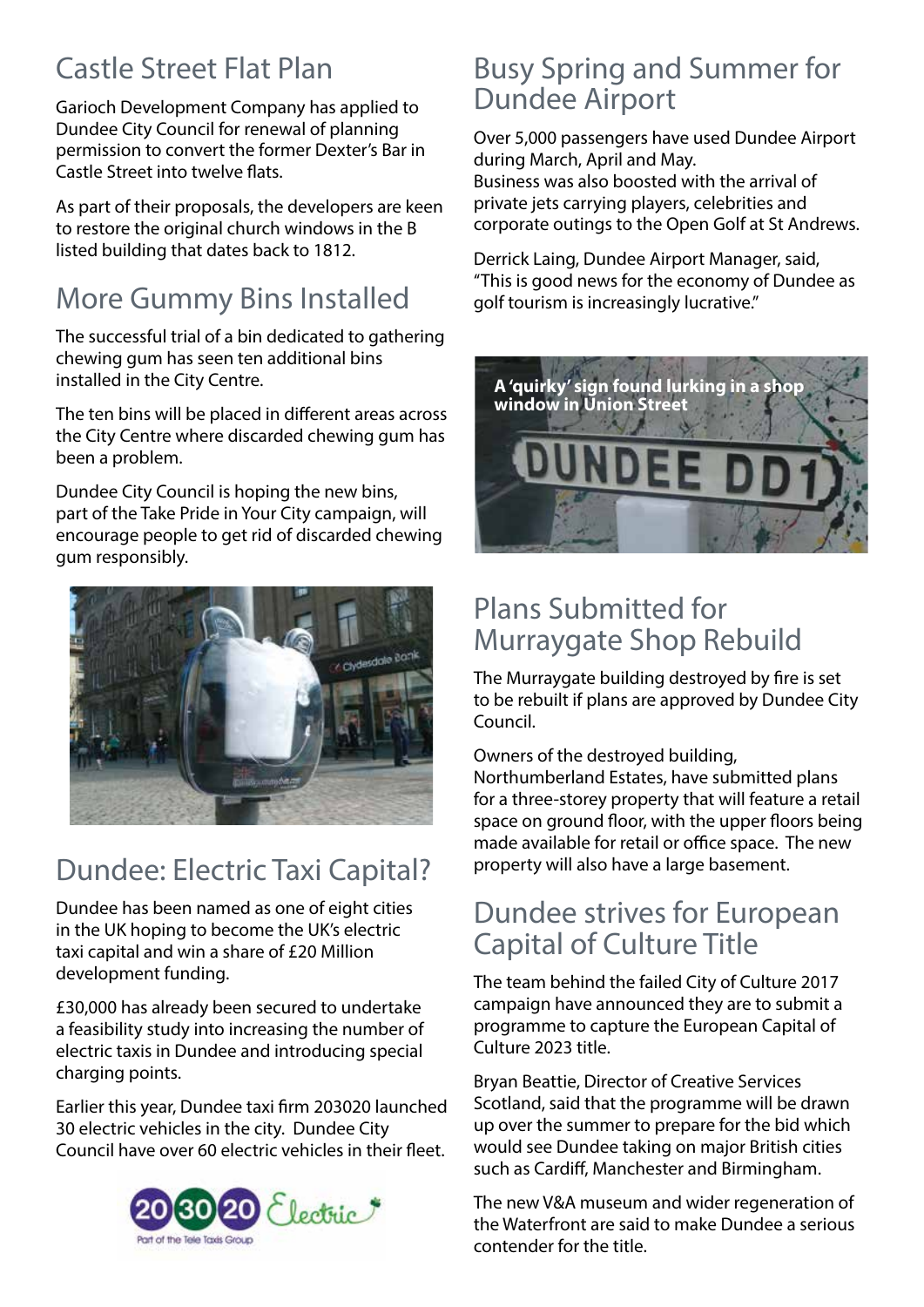# Marina to be Key Feature in Waterfront Development

The new £5 Million marina in Dundee's Waterfront will have the capacity to berth up to 400 pleasure boats.

Dundee City Council is currently negotiating a long lease of the facility from Forth Ports after which they will seek a marina operator to drive the project.

Mike Galloway, Director of City Development, said, ''We are about to put out a design and build contract for a new sea lock which will provide 24 hour access.

At present the existing lock is broken and cannot open. We see the lock being open during 2017 with the pleasure marina operational shortly afterwards.''





Dundee City Council's City Development has brought out a new APP that allows people to explore the Waterfront development. The APP can be downloaded at; http://www.dundeewaterfront.com/interactive